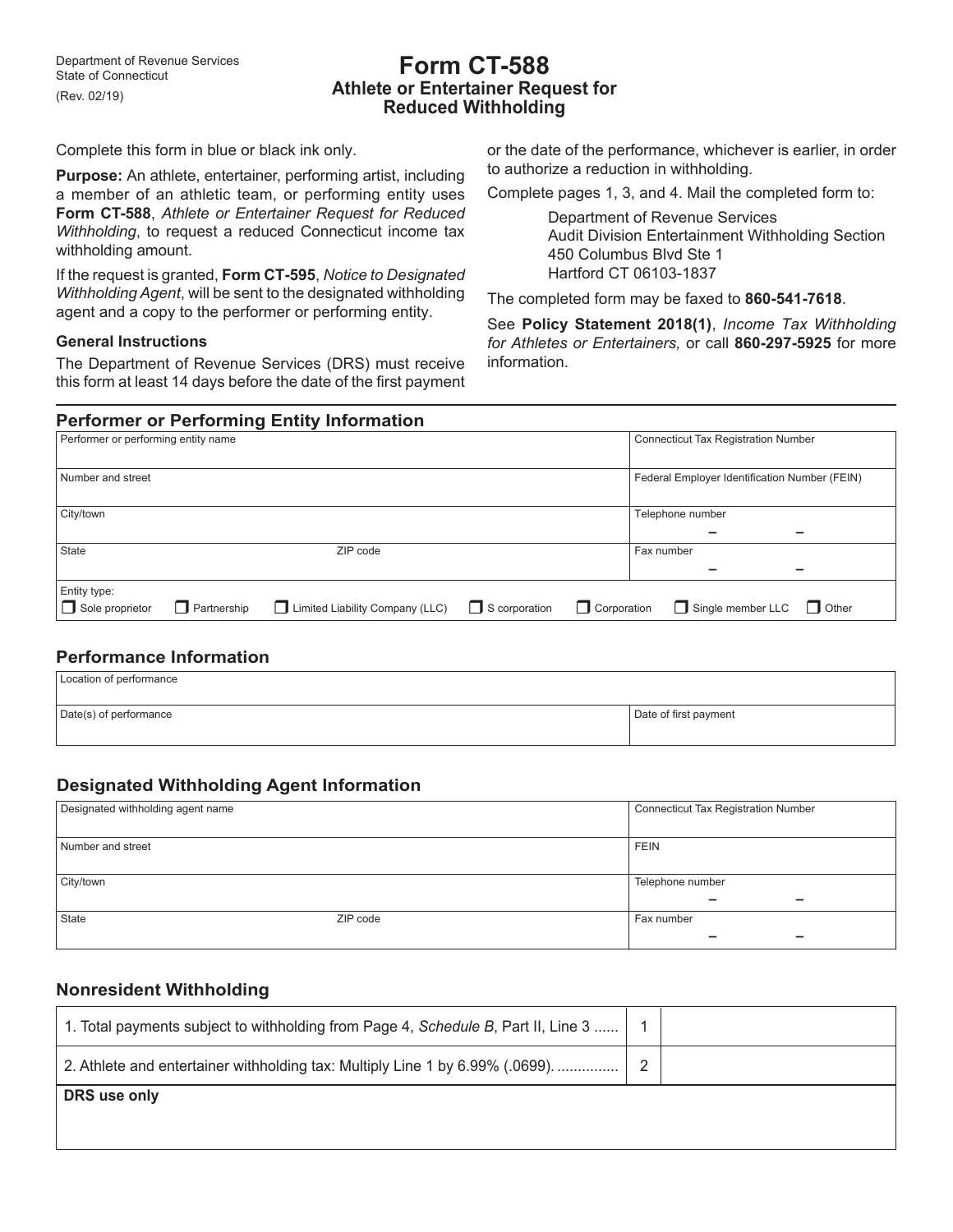# **Form CT-588 Instructions**

### **Schedule A Instructions**

**Income:** List each item of income received for the Connecticut performance. If a specific item is not listed, write a description of the item and the amount earned.

Enclose a complete copy of the contract, service agreement, or other documents describing the terms of the performance.

**Line 8:** Total should equal the total contract amount for the Connecticut performance(s).

#### **Expenses**

**Column A -** Enter the amount paid for each expense related to the Connecticut performance. If a specific expense item is not listed, write a description of the item and the amount paid. This would include expenses incurred within and without Connecticut to stage the Connecticut performance.

**Column B –** Enter the amounts paid for services rendered in Connecticut by performers or other service providers.

**Example:** An artist's manager provides his/her services solely from a location outside of Connecticut. The amounts paid to that manager would be entered in Column A only and not Column B. If the manager was present in Connecticut for the Connecticut performance, the amount received for the services rendered in Connecticut should be entered in Column B.

Total all income and expense items. The net profit for the Connecticut performance is computed by subtracting the expenses paid for the Connecticut performance from the income received for the Connecticut performance. The net profit or loss from a Connecticut performance must be reported on the performing entity's Connecticut tax return. If the performing entity is a corporation, **Form CT‑1120**, *Corporation Business Tax Return*, must be filed. If the entity is a pass-through entity, i.e. partnership, S Corporation, or Limited Liability Company (LLC) treated as a partnership, **Form CT‑1065/CT‑1120SI**, *Connecticut Pass‑Through Entity Tax Return*, must be filed.

Each expense item listed on Page 3 must correspond to the expenses listed on Page 4, *Schedule B*, Columns C through I.

#### **Schedule B Instructions**

Provide the name of each performer or performing entity receiving payments for a Connecticut performance. An athlete includes but is not limited to a wrestler, boxer, golfer, tennis player, or other athlete, as well as a referee or trainer. An entertainer includes but is not limited to an actor, singer, musician, dancer, circus performer, comedian, public speaker, as well as a writer, director, set designer, or member of a sound, light, or stage crew.

List the amounts received directly or indirectly by each performer or performing entity. Compensation includes all payments received directly for services rendered as well as all payments received indirectly for such items as hotel, travel, and meals. If a specific payment type is not listed, please enter that amount under the *Other Compensation* column.

The totals for each column must correspond to the amounts reported on *Schedule A*, Lines 9 through 15.

A performer or performing entity may request a waiver of withholding if they meet certain conditions. Refer to **Form CT‑590**, *Athlete or Entertainer Request for Waiver of Withholding*, and **Policy Statement 2018(1)**, *Income Tax Withholding for Athletes or Entertainers*.

A performer or performing entity requesting a waiver of Connecticut withholding must complete Form CT-590 and submit it to the designated withholding agent. Where a performing entity submits Form CT-588 because one or more performers or subcontracted entities have requested a waiver of withholding on Form CT-590, the performing entity must attach all Forms CT-590 to its completed Form CT-588.

The performing entity is required to determine how much of the aggregate income and Connecticut income tax withholding is attributable to each participant identified on *Schedule B*, Part I. The performing entity must prepare **Form CT‑592**, *Athlete or Entertainer Withholding Tax Statement*, for each participant or other service provider listed on *Schedule B*, Part I, reporting their allocable share of Connecticut income and Connecticut withholding tax.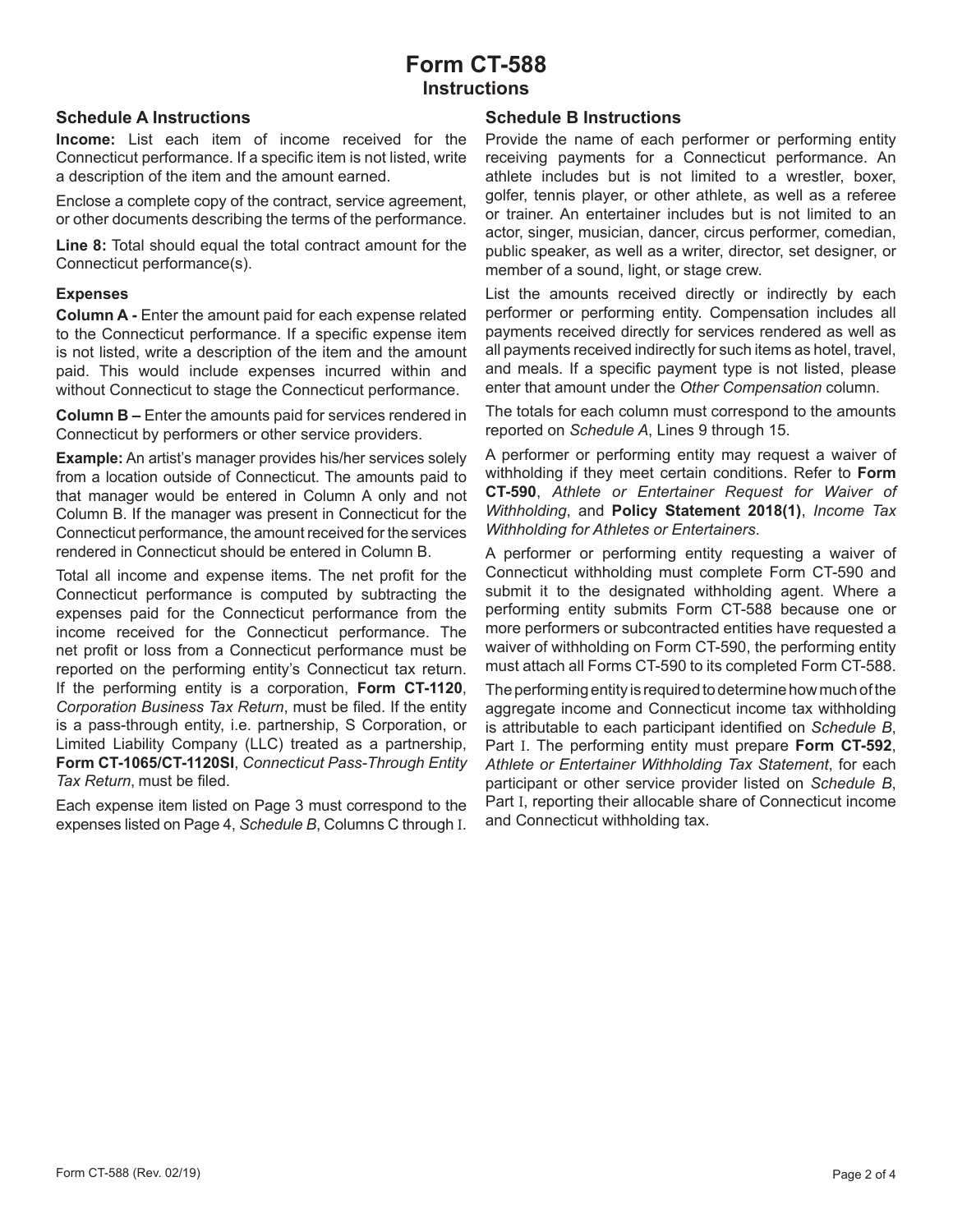# **Schedule A - Connecticut Athlete and Entertainer Withholding Tax Schedule of Income and Expenses**

Date of Performance \_\_\_\_\_\_\_\_\_\_\_\_\_\_\_\_\_\_\_\_ Location \_\_\_\_\_\_\_\_\_\_\_\_\_\_\_\_\_\_\_\_\_\_\_\_\_\_\_\_\_\_\_\_\_\_\_\_\_\_\_\_\_\_\_\_\_\_\_\_\_\_

**Income**

Amount Received for Connecticut Performance

|                                                                                                                                        | ∣\$ |  |  |  |  |
|----------------------------------------------------------------------------------------------------------------------------------------|-----|--|--|--|--|
|                                                                                                                                        |     |  |  |  |  |
| $3_{-}$                                                                                                                                |     |  |  |  |  |
|                                                                                                                                        |     |  |  |  |  |
|                                                                                                                                        |     |  |  |  |  |
| 6.                                                                                                                                     | \$  |  |  |  |  |
|                                                                                                                                        | \$  |  |  |  |  |
| $a.$ $\overline{\phantom{a}}$                                                                                                          |     |  |  |  |  |
| b <sub>1</sub><br><u> 1999 - Johann Barbara, martin amerikan basal dan berasal dan berasal dalam basal dan berasal dan berasal dan</u> |     |  |  |  |  |
| $C.$ $\qquad \qquad$                                                                                                                   |     |  |  |  |  |
| d.<br><u> 1989 - Jan Barbara, margaret e populari e propinsi populari e propinsi propinsi populari e propinsi populari </u>            |     |  |  |  |  |
| <u> 1989 - Johann John Hermer, mars eta inperiodoren eta inperiodoren eta inperiodoren erroman erroman erroman e</u><br>е.             |     |  |  |  |  |
| 8. Total income: Add Lines 1 through 7. 8.   \$                                                                                        |     |  |  |  |  |

|                 |                                                                                                                                                                        | A<br>Expenses Related to   | в<br><b>Amounts Paid for Services</b> |
|-----------------|------------------------------------------------------------------------------------------------------------------------------------------------------------------------|----------------------------|---------------------------------------|
| <b>Expenses</b> |                                                                                                                                                                        | Connecticut Performance(s) | Rendered in Connecticut               |
| 9.              |                                                                                                                                                                        |                            |                                       |
| 10 <sub>1</sub> |                                                                                                                                                                        |                            |                                       |
| 11.             |                                                                                                                                                                        | \$                         |                                       |
| 12.             |                                                                                                                                                                        |                            |                                       |
| 13.             |                                                                                                                                                                        |                            |                                       |
| 14.             | Commissions and management fees  14. \$                                                                                                                                |                            |                                       |
| 15.             |                                                                                                                                                                        |                            |                                       |
| 16.             |                                                                                                                                                                        |                            |                                       |
| 17.             |                                                                                                                                                                        |                            |                                       |
| 18.             | Equipment transportation  18.  \$                                                                                                                                      |                            |                                       |
| 19.             |                                                                                                                                                                        |                            |                                       |
|                 |                                                                                                                                                                        |                            |                                       |
| b.              |                                                                                                                                                                        |                            |                                       |
|                 | $C.$ $\qquad \qquad$                                                                                                                                                   |                            |                                       |
| d.              |                                                                                                                                                                        |                            |                                       |
| е.              |                                                                                                                                                                        |                            |                                       |
|                 | 20. Total expenses: Add Lines 9 through 19.  20. \$                                                                                                                    |                            |                                       |
|                 | 21. Net income from Connecticut performances:<br>If performing entity is a sole proprietor or single member LLC,<br>enter also on Page 4, Schedule B, Part II, Line 2. |                            |                                       |